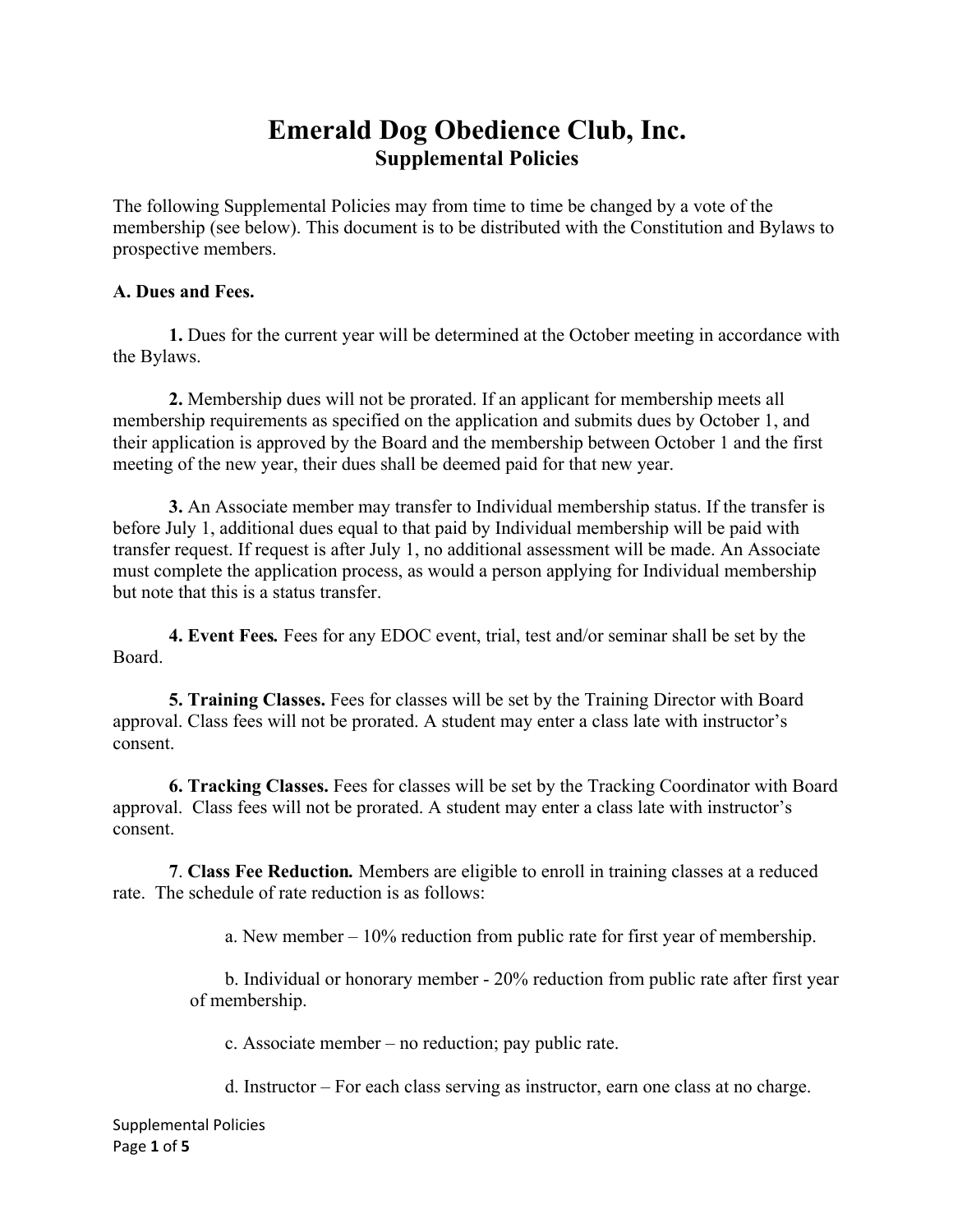e. Training Director or Building Manager – free classes while serving in these positions.

f. Persons who have submitted membership application to EDOC may enroll in a training class with payment of the reduced rate new member-fee only if applicant has complied with all requirements as stated on the membership application and has Board approval to be presented to the membership for election to membership.

#### **B. Membership Privileges.**

**1. Newsletter.** All members will receive EDOC's newsletter. The newsletter is mailed to those who request an emailed or printed copy. A fee may apply for a mailed printed copy.

**2. Website.** All members will also have access to Members Only portion of EDOC's website.

#### **3. Individual and Honorary Membership Privileges (i.e., does not apply to Associate members).**

a. Wall of Fame - Members' dogs are eligible for inclusion in the EDOC's "Wall of Fame" for dogs earning Obedience UD, Rally Master, Tracking Dog Excellent, Variable Surface Tracking, or Scent Work Master titles.

b. Memorial Donation - Members are eligible for a Memorial Donation to be made by EDOC to selected, dog-oriented charitable organizations for the loss in a member's household or of a member's dog.

c. Awards - Members are eligible to receive awards for AKC titles earned during the prior year. A certificate only will be awarded for non-AKC titles.

d. Key holder - Members become eligible to be a training building key holder after two years of membership. The member will make a request to become a key holder to the Board. The member will pay a non-refundabl**e** key fee (\$100.00 at this time) if approved.

e. Drop-in fee - Members are eligible to use the training building to train individually (i.e. not as part of a scheduled class) with a key holder with payment of a "drop-in" fee. Key holder is also subject to payment of the drop-in fee. Member and non-member drop-in fees are posted on the bulletin board. The fee is to be placed in the designated drop box with a note identifying the purpose and payer.

f. Members are eligible to borrow books, tapes *and other material* from the EDOC library.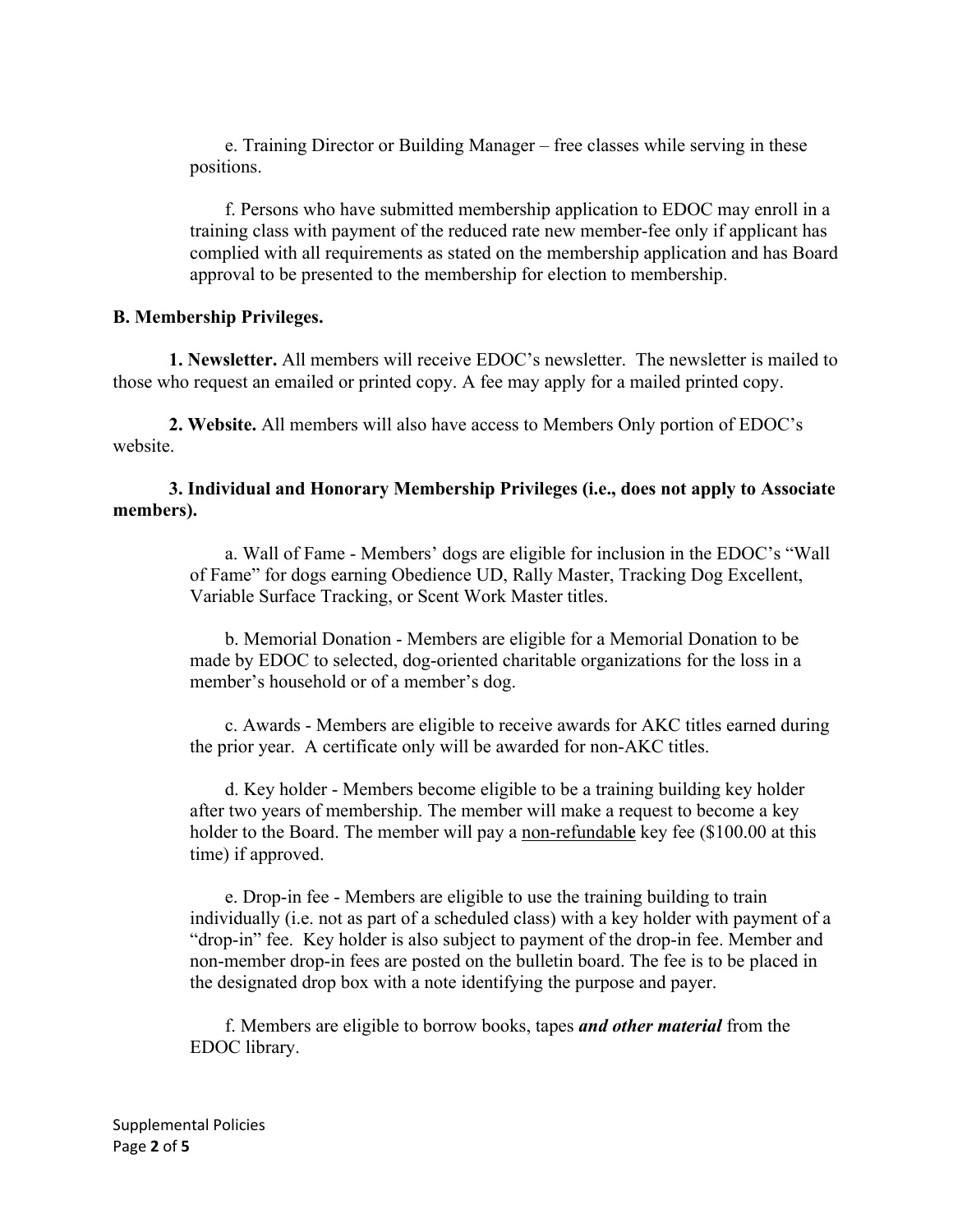g. Members are eligible to rent club equipment for a nominal fee, upon Board approval.

h. Members are eligible to rent the training building at a nominal fee upon Board approval. Use must be personal in nature, not related to dog training instruction for a fee to the public, nor any function that the member would collect an admission or any other kind of fee for member or non-member attendance. Rental agreement and liability waivers will be required.

## 4**. Associate Membership Privileges.**

a. Associate members will pay the public class fee rates.

b. Associate members will pay the non-member "drop-in" fee if using the training building to train individually with a key holder.

## **C. Policies.**

**1. Expense Reimbursement.** Members who incur expenses while carrying out the work of EDOC will be reimbursed upon presentation of written receipt to the Treasurer. Reimbursement for an individual item over \$25 must receive Board approval prior to incurrence of the expense except those normal expenses incurred in connection with a routine trial or test.

**2.** No EDOC member will solicit instructional services (including giving private lessons in obedience, agility, conformation handling, tracking or any other dog sport or activity) at EDOC's training facility to any other member or non-member for personal monetary gain.

**3.** Members will always be mindful that EDOC classes are the financial foundation for maintaining and supporting our training facility. To that end, members should promote EDOC classes whenever possible.

## **D. Expectations of Membership.**

**1.** It is expected the members will attend regular meetings in the months of January, March, May, July, October and December with full voting privileges (except Associate members).

**2.** It is expected the members will volunteer for club sponsored events or positions, including:

> a. Obedience and Rally Trials-- Trial Chair, Trial Secretary, Trophy Chair, Hospitality, Raffle Chair, Chief Ring Steward, Ring Steward, set up and/or tear down.

b. Tracking Tests – Test Chair/Secretary, Chief Tracklayer, Tracklayer, Cross Tracklayer, Pole Carrier, Driver, Hospitality.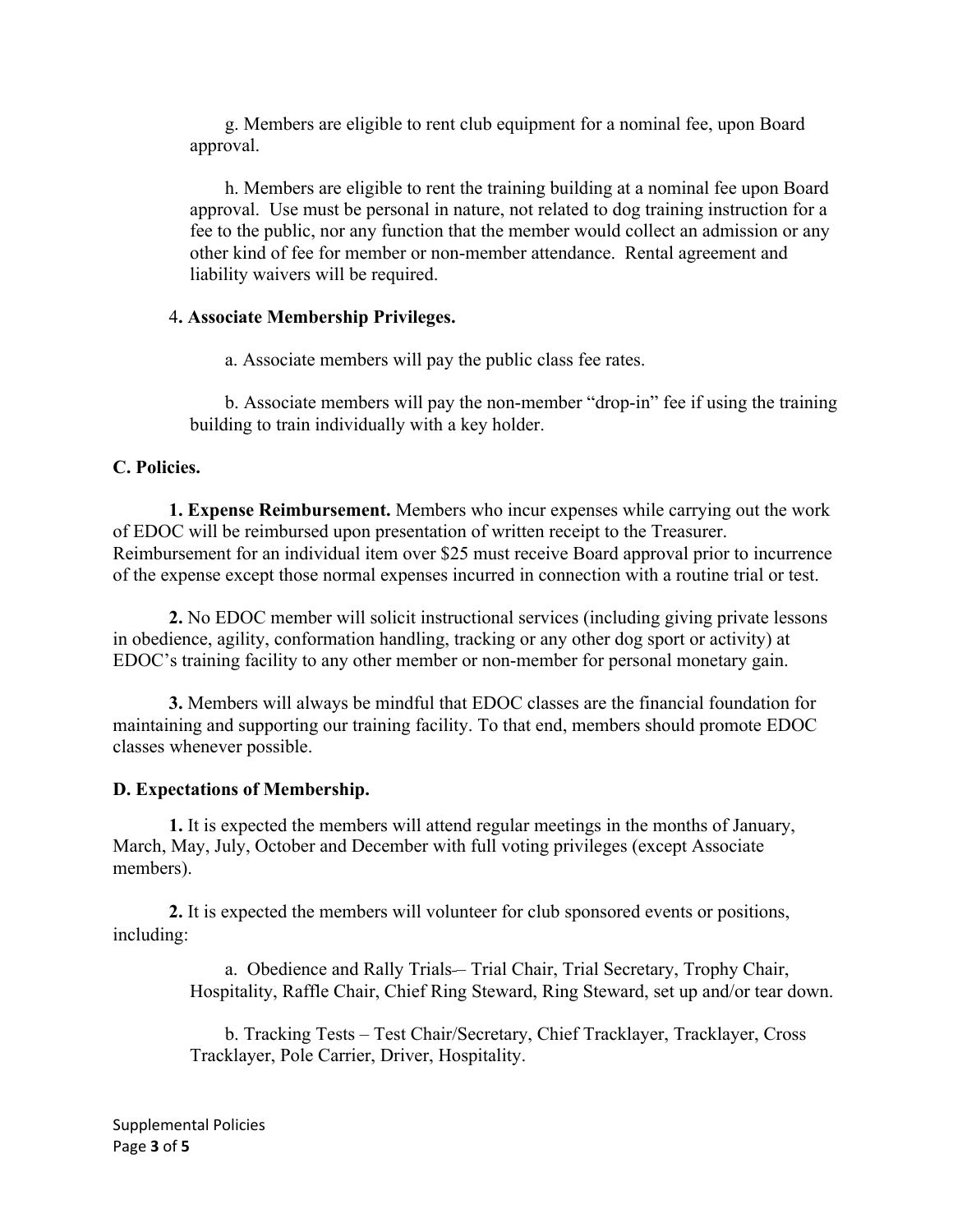c. Scent Work Trials – Trial Chair, Trial Secretary, Volunteer Coordinator, Steward, Hospitality.

d. Demonstrations – Chair, organize and/or work.

e. Training Classes – Training Director, Instructor, Assistant Instructor, CGC or Trick Dog Evaluator.

f. Seminars -Organize, worker.

g. Training Building – Building Manager, Cleaning, Maintenance.

h. Other Volunteer Opportunities - Newsletter, Webmaster, TLC Chair, Membership Chair, Library Chair, Awards Chair, Brunch Chair, Picnic Chair, Holiday Party Chair, Meeting Program Chair, Tracking Coordinator.

#### **E. Amendment.**

1. Amendments to the Supplemental Policies may be proposed by the Board of Directors or by a written petition addressed to the Secretary signed by 10 percent of the membership in good standing. Amendments submitted by petition shall be submitted to the members at the subsequent meeting of the full membership.

2. The Supplemental Policies may be amended by majority vote of the members present at any regular or special meeting called for that purpose, provided there is a quorum as determined under the Bylaws.

**F. Reference Calendar of Bylaw dates:** (dates can only by changed with a Bylaw Amendment).

1. At or before first meeting in January – Dues are due.

2. January Annual meeting – election of officers and directors.

3. By February 1 – Dues delinquency notice to unpaid members.

4. February 15 – Membership terminates by lapsing (unpaid dues.)

5. February 15 – Quorum set for Club meetings at 15% of the membership.

6. February Board meeting – Budget due to Board.

7. During September – Board appoints Nominating Committee.

8. October meeting – Dues determined.

9. By November 1 – Nominating Committee meets.

Supplemental Policies Page **4** of **5**